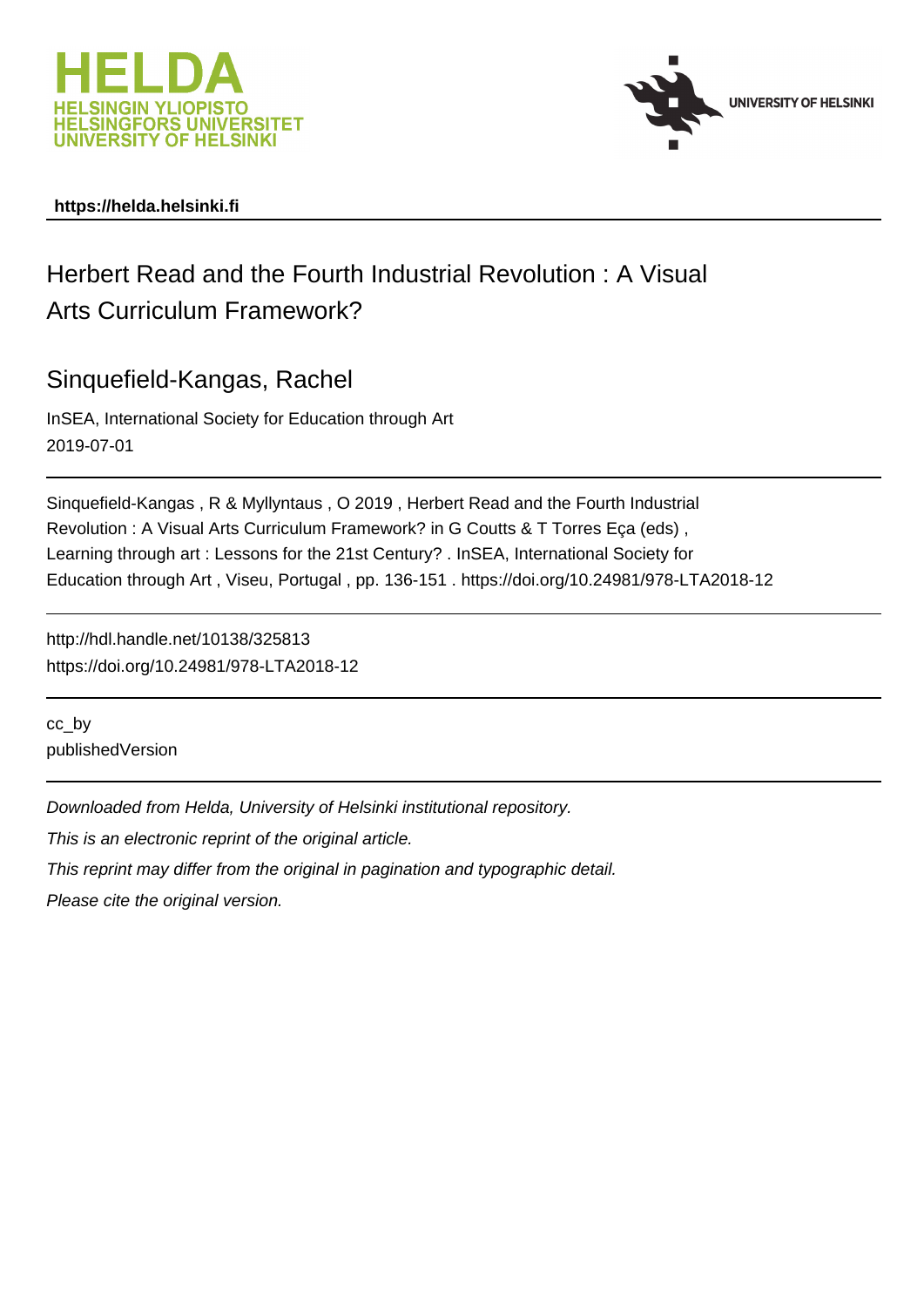

Rachel Sinquefield-Kangas, University of Helsinki, Finland Oona Myllyntaus, University of Helsinki, Finland

DOI: 10.24981/978-LTA2018-12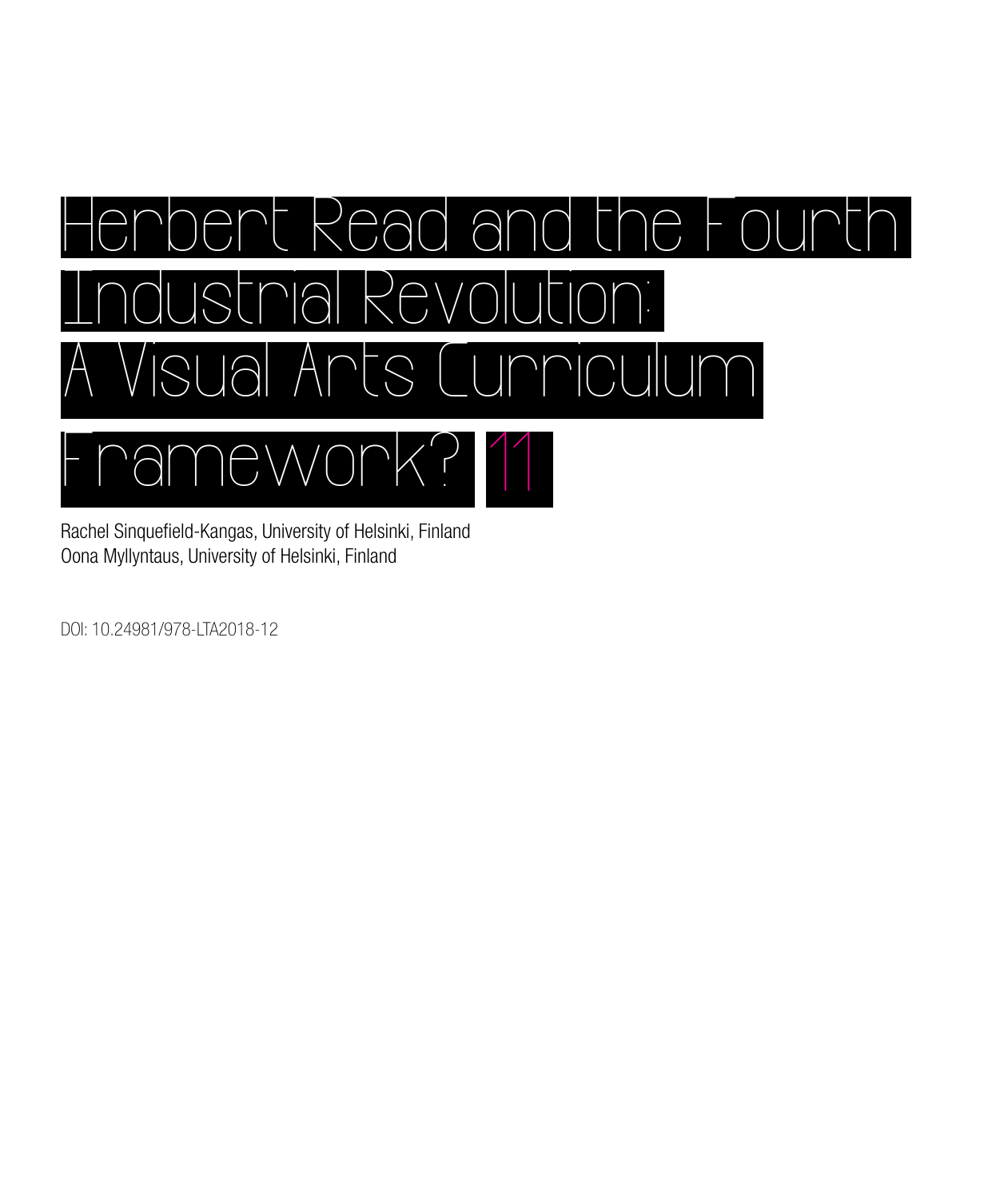## Abstract

A new challenge for art educators in the 21st century has emerged, given the volume of messages on social media conveying new types of exchanges of socio-culturally constructed imagery. Visual arts teachers need to teach *methods of viewing* and apply critical pedagogy, and address socio-cultural issues in particular. Further, we subscribe to the paradigm that big sociocultural ideas, which are interlinked to students' worldviews and conception of self, should be taught in conjunction with visual literacy and critical thinking in order for students 1) to learn how to learn and 2) to express their ideas through visual media.

Within this premise, this book chapter describes a visual arts curriculum framework designed for the digital media era and draws parallel connections to Herbert Read's theoretical *Education Through Art*  (1943). The described curriculum strategy is intended to foster communication and collaboration as important skills for the early 21st century. Drawing from Read's educational philosophy, we explain how this curriculum can encourage awareness of unacknowledged cultural influences shaping identities (Keel, 1969, p. 54).

We thus endorse the idea that visual arts education in the 21st century can encourage youth in developing both an awareness to how visual culture is constructed and visual literacy skills needed to express their own personalities. Today's youth can use the new awareness and acquired skills to navigate through the influences of the outside world, i.e. social media.

Keywords: curriculum, Herbert Read, identity, social media, visual culture, 21st century art education

*"And since we are concerned, not with the production of that artifact, the scholar, but the organic unit of society, the citizen, we must plan our educational system against the broad outlines of a social background" (Read, 1958, p. 225).* 

#### **Introduction**

Understanding digital visual imagery requires a new type of literacy skills as compared to traditional visual literacy. Today, reality is mediated through images faster and even more regularly. Never before in history have images been in our view as frequently as they are today, a fact which has been accelerated through the ubiquitous presence of social media. That is one reason reading and understanding multiform, constructed visuals proves to be more complicated than before. In communicative approaches to visual arts education, reality is seen as mediated by physical as well as mental or language-based tools and that "overlapping the visual arts, there are mediators such as TV, picture books, illustrated newspapers and journals, comics, advertisements, web pages, computer games, photo, video, film, stage design, etc." (Lindström, 2009, p. 16).

Images can do much more than stimulate a conversation, they can "evoke engagement, openness, receptivity, awareness, connection, emotional responses, empathy/perspective-taking, attitude and behavior change" (Chapman, 2014, p. 470). Viewing artworks can elicit personal and lived experiences as a means to help the viewer interpret and create meaning as they become immersed within the contexts of a visual image (ibid.).

According to Read (1963), the  $20<sup>th</sup>$  century art historian and philosopher, the arts are fundamental to education, not only for their own sake but also as a means of expression, communication, and imagination. Read believed (1963) that uninhibited expressive growth of the individual comprised the fundamental purpose of education through art and that education should function as a synthesis between our external realities and our internal imagination.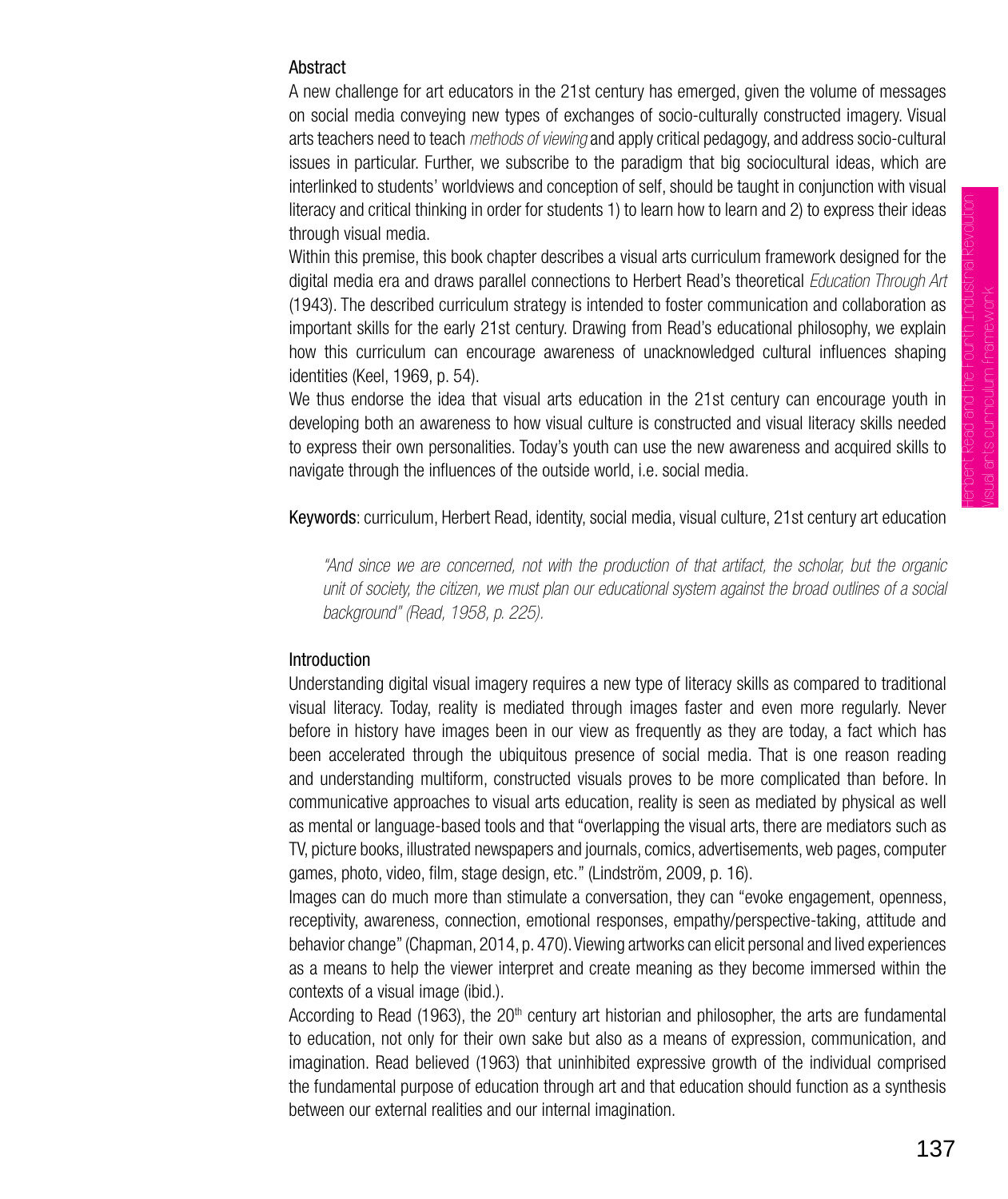Herbert Read's fundamental ideas on education, expressed initially in his book *Education Through Art* (1943), provide us with a strong foundation upon which to design a visual arts education fostering critical thinking, visual literacy, and self-expression. We perceive that each of these aspects play a fundamental role in 21st century education in helping to cultivate humanity in both the individual and society. Therefore, they comprise the primary focus of our curriculum framework. Stankiewicz (2003, p. 322) claims, "Our students need an art education that goes beyond drawing and painting, beyond technique of formal analysis, toward functional visual literacies that will help them shape and understand the visual cultures in which they live". Further, she says that, "Liberating visual literacies require critical knowledge of images in their cultural and historical contexts, as well as analyses of power relationships underlying their social construction" (ibid.)

In the devastating wake of WWI, post war society awakened to the notion that national cultural artifacts hold intrinsic value steeped in representations of a country's diversity and culture. Valuing art forms such as abstract, expressionism, and other modern forms of art increased as appreciation shifted away from 'high art' themes to conceptual representations and everyday cultural objects (The Art Story, Pop Art). Read (1958, p. 208) concerned with meaning-making activity examined the overall process as how "the individual's desire to record his sense impressions, to clarify his conceptual knowledge, to build up his memory, to construct things which aid his practical activities".

A study surveying current efforts to educate student-teachers' use of digital media, found that much of the teaching focus on technological skills associated with how to use digital media and less so on how to critical investigate the media (Salamaa et. al., 2017). This lack of attention towards developing skills to critically evaluate images comes as a detriment. For instance, seeing an image online might seem like a simple undertaking, but what transpires within microseconds between the viewer and the image involves some form of capability to communicate with the visual material in meaningful ways to the person. In 2014 a controversial study was conducted on over 600,000 Facebook users. It concluded that *emotional contagion* or the 'catching' of emotions was prevalent through online social networks (Kramer et. al., 2014). Considering that each individual "reads" images in their own personal way, essential commonalities between individuals in reading images would still be found. However, the intrinsic meaning-making process occurring within each of individual viewer remains unique.

With this in mind, we present a visual arts curriculum framework aimed at teaching  $21<sup>st</sup>$  century skills yet remain cognizant of the ongoing fourth industrial revolution, which, building upon the digital revolution, blurs boundaries of physical, biological, and digital worlds. We approach this endeavour by taking both educational and visual arts practices into consideration and place the discussion within the Common European Frameworks Reference for Visual Literacy (CEFR-VL, 2016) conceptual framework for visual arts education, because it is the first transnational instrument to refer to in matters regarding teaching and learning of visual literacy.

In collaboration with the European Network for Visual Literacy ENViL, the EU-funded consortium, has created a prototype of the Common European Framework of Reference for Visual Literacy. This undogmatic prototype does not favour disciplinary theory or teaching methodology. Instead, it provides an open, descriptive, and integrative model that combines various national concepts and variety of teaching methods. It systematizes and structures competencies for dealing with images, objects, and signs; operationalizes the main sub-competencies (in reception and production) and where possible, formulates competency levels using scales (Wagner, 2016, p. 64).

ENViL's concept of 'Visual Literacy' has been introduced to include subjects in the visual domain, that are better known as Bildnerische (art education) in Austria, Design in Switzerland, or Kunst (art)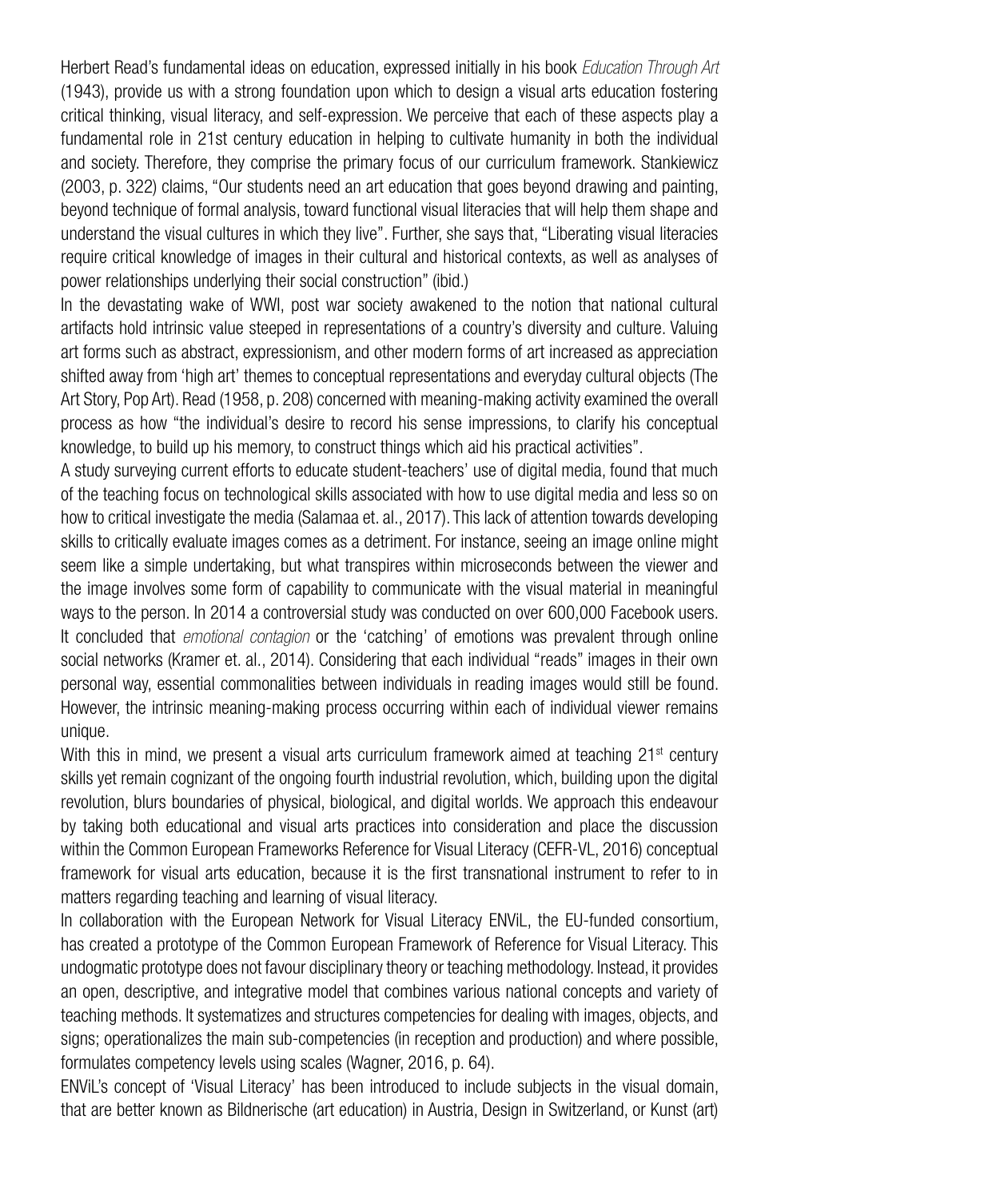in many German states. In our framework we make references to original artworks and redesigns created and shared digitally by means of mobile applications.

Contextually and content-wise our framework deals specifically with *arts education policy and visual communication*, central themes in a knowledge base of visual arts education, as indicated in the figure created by Lars Lindström below.





Next, we examine the reasons why learning to deal with digital visual imagery within visual arts education is vital today by providing the example of heavily visualized social media. This leads to a discussion on how personal identities can be shaped through visual experiences or *observations*. We present the curriculum framework by using a graph (Graph 1.) demonstrating three main components of the curriculum. Lastly, we discuss ways for expanding and integrating this framework into subjects other than visual arts, as a means for achieving a universal practice of education through art.

#### Social media being richly visualized

YouTube was first launched in 2005, and quickly became one of the most viewed websites on the Internet. Today, YouTube gets over 30 million visitors per day (Donchev, 2017). Videos of all sorts are uploaded to networked social media platforms ranging from Instagram, Pinterest, and LinkedIn. For example, in the application Musical.ly., valued at over 500 million dollars with roughly 80 million registered users, users can lip sync and portray themselves as the "star" in homemade music video clips as well as share.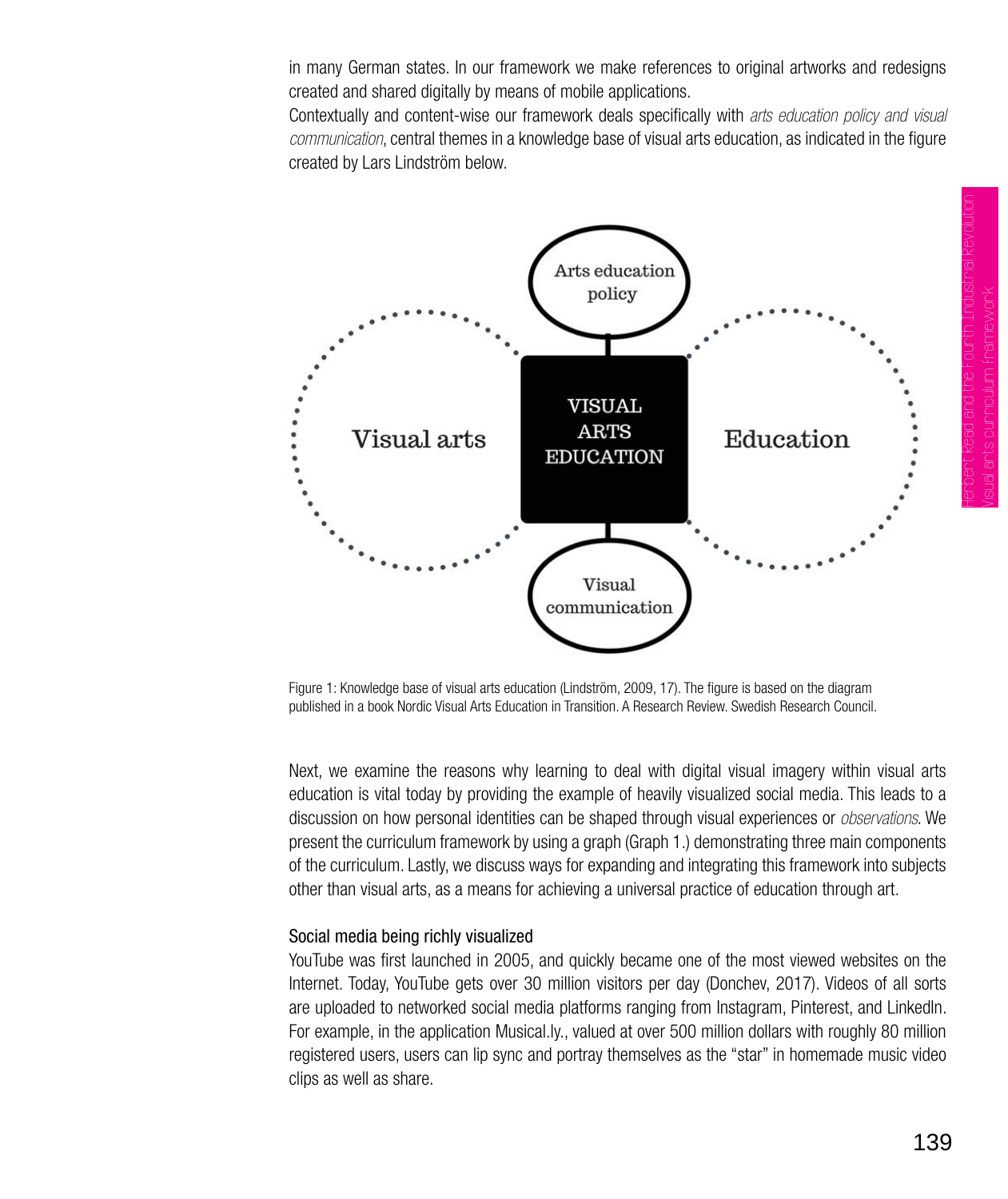

Image 1: Musical.ly now called Tik Tok (video screenshot).

Social media platforms such as Pinterest and Instagram, are geared mainly around visual images as a means of user interface. Videos can be created quickly and embellished with "stickers" and users are given the ability to add or alter specific body parts, for example enlarged eyes (Image 1.). While usage of social media is recommended only for youth over the age of fourteen, many would argue that children under fourteen years old do have accounts allowing access to online social media.

Even though Read's philosophy on education through art was theorized at a point in history that predates most digital forms of communications mentioned in this essay, the fundamental takeaways from his philosophy transcends technological developments. His foundational message imparts that the purposes of art education, and education in general, help the child achieve an "integrated mode of experience" (Read, 1958, p. 105). This concept that education should seek to help students better understand and recognize correlations between their physical, perceptual, and emotional experiences could not be needed more so than at present. Social media provides many spaces and places in which to form networked identities and in the same time obstructs the ability to clearly define and articulate factors that are influencing how one shapes their own true identity (Sweeny, 2009).

Universal conceptions have dramatically changed from the days of Herbert Read. Ideas that were once thought of as fixed are being disproven or even debunked. The ability to critically analyse the visual information being shared via online social networks requires contemporary students to really think about what they experience and how they truly feel about what they view.

Read claims that "the aim of logical education may be described as the creation, in the individual,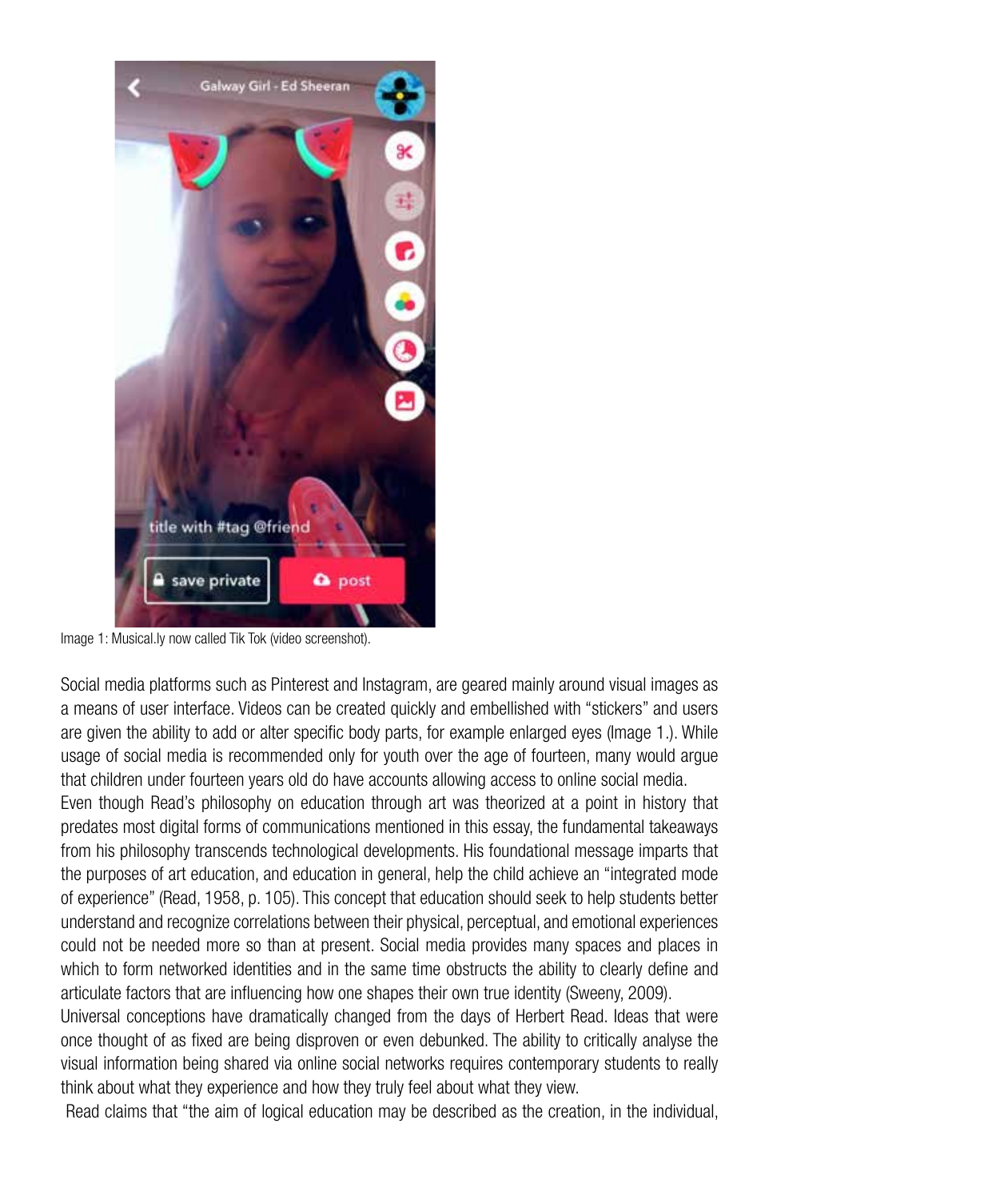Herbert Read and the Fourth Industrial Revolution: Visual arts curriculum framework

of an ability to integrate experience within a logical conception of the universe, a conception which includes dogmatic concepts of character and morality" (Read, 1958, p. 69). It is the notion regarding specifically character and morality that has made Read (1958) to question: How does an educational system foster, or work towards developing these traits, when they are presented and believed to be dogmatic? His own answer to this resounds in imaginative or aesthetic education, as "the education of those scenes upon which consciousness, and ultimately the intelligence and judgement of the human individual, are based" (Read, 1958, p. 7).

## Identity being formed via virtual communities and networks

The aesthetic education that Read envisions is one that entails engagement of all five senses. Visual literacy, while its development is important, plays but one melody in a symphony of sensorial development. As Read's theory argues, it is through aesthetic development that the individual can be educated. "Images are 'visual aids' to thought" (Read, 1958, p. 52) and our thoughts, particular in regards to our beliefs, goals, and values, are where our personal identities are being shaped (Schwartz et al., 2012, p. 341). Howard Gardner's *Theory of Multiple Intelligences* (1993) posits spatial intelligence as one of fundamental forms of mental processing skills, but alas it is not the only form; bodily-kinaesthetic, musical, interpersonal, intrapersonal, linguistic, and logical are also forms that have been identified. Given the volume of messages on social media conveying new types of exchanges of socio-culturally constructed imagery, young people need skills to produce, receive, and reflect multiform mediated experiences and conceptions.

The problems associated with identity development of youth today is that they are excessively socially constructed beginning at a young age. 56% of children under twelve have a cell phone (Growing wireless). Online social networks such as Facebook, Instagram, and Pinterest make it easy to share visual representations of our lives and experiences. This is a two-way endeavour as not only do we take-in visuals expressed or shared by others, but we also think about and create visuals on social media that are representative of ourselves. Thus, how we come to know ourselves and the world in which we live, is highly influenced by popular forms of visual culture (Tavin, 2003). Multi-literacy is a significant idea in education because the digitization of information enables sharing of ideas and information in a variety of methods (i.e. music, video, text, or visuals). Regardless of how small or irrelevant an image might seem, it is our *direct sensuous enjoyment* of them that begins to shape how we identify with the visual objects of our world (Read, 1958, p. 87).

## Definitions of the 21st century skills

The fundamental ideas Read presented in *Education Through Art* are resonant in a world of the Fourth Industrial Revolution. The Fourth Industrial Revolution (4IR), which has been developing over the past fifty years, will essentially result in a fusion between technologies with "physical, digital, and biological spheres" (Schwab, 2017). Easy access to digital technology has created a demand for high speed connectivity and a dependency on its integration into our daily lives. The 21st century skills are being re-negotiated within this context, and as a result, educational priorities are shifting. To enable educating children for a future that will inevitably impact who we collectively are, as human-beings, we must first develop an understanding of ourselves as a society, as individuals and collectively. More specifically, we will remunerate on the 21st Centuries Framework's 4 C's – Communication, Collaboration, Critical thinking, and Creativity as these are skills that form parallel connections with skills the Fourth Industrial Revolution also emphasized. In a study *The Future of Jobs: Employment, Skills, and Workforce Strategy for the Fourth Industrial Revolution* (2016) published by World Economic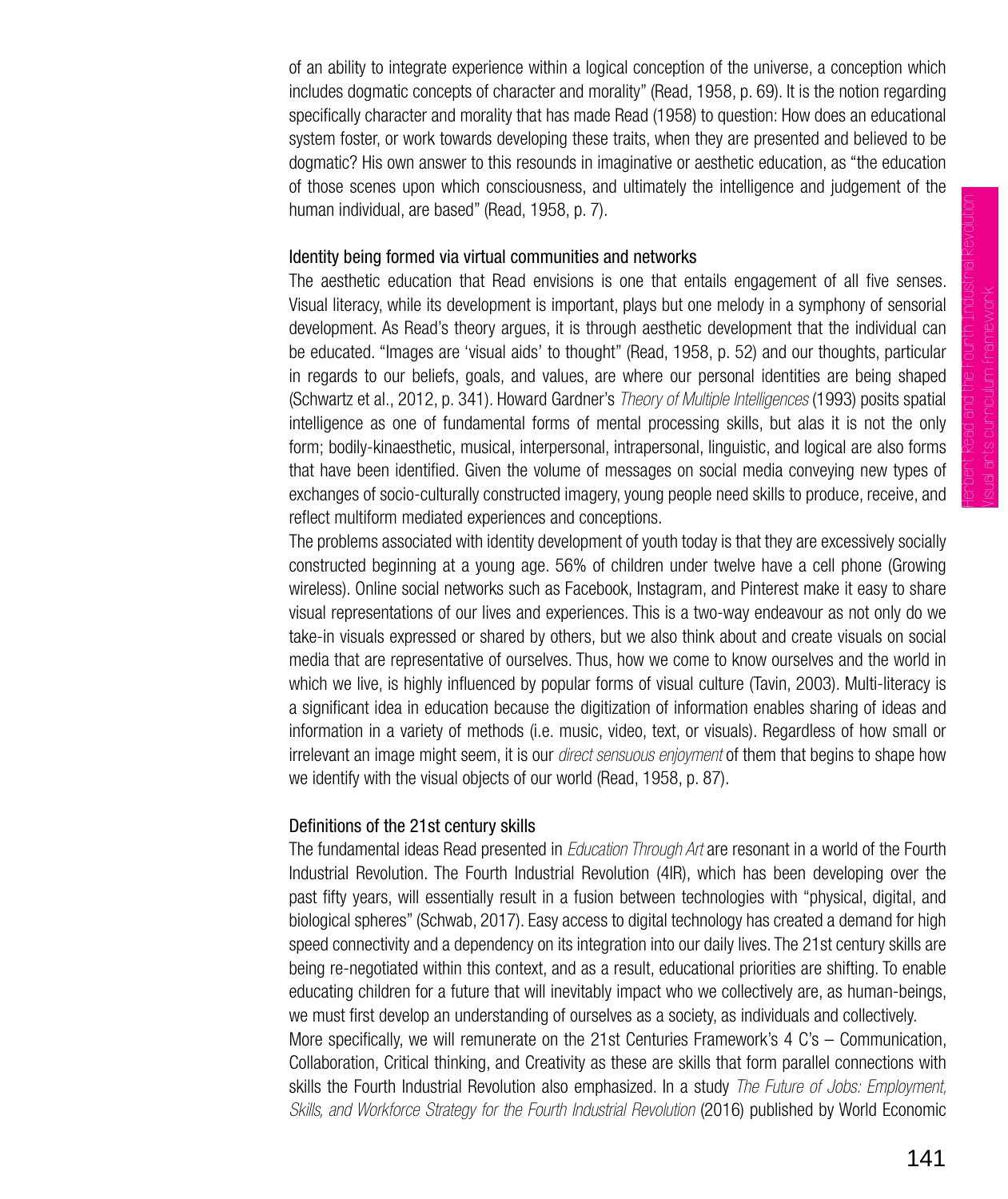Forum complex problem solving, critical thinking as well as soft skills such as emotional intelligence and coordinating with others were all listed in the top 10 skills for 2020. In reality the 21st century skills and the fourth industrial revolution skills do not differ very much; rather the latter is more articulate in terms of cognitive and technical skill sets needed for this world and workforce.

The focus of our chapter will be on critical thinking that is to be found in common between the 21st century skills and the industrial revolution skills. Our curriculum framework works to promote curriculum and instruction methods for achieving this skill as it is defined and emphasised as necessary within both genres and integral for future employability.

#### Read inspired visual arts curriculum framework

The concept presented here is a practiced-derived theoretical framework comprised of three important elements: 1) Open-ended socialized art viewing or collective viewing of visual material, 2) Discussion, including critical thinking and examination of big ideas or personal and collectively reflecting on ideas that purpose broad questions such as connecting this material to contemporary civic issues, and 3) Art-making that encompasses translating one's personal ideas and opinions that pertain to the big idea or topic of discussion. The last activity we call individual ideation transformation.

 convey their shifting personal views and beliefs associated with the topic. In the first phase, viewing art collectively provides opportunities for youth to analyse images and critically interpret their meanings in relation to those of their peers. Recognizing how their peers interpret images will help youth to question views and beliefs that they might otherwise take for granted. In the second phase, public sphere pedagogy provides opportunities for youth to engage critical thinking by collectively viewing images and discussing current civic issues or big ideas evoked by the imagery. Lastly, students practice and refine creative skills required to create new images that

This curriculum aligns with Read's educational philosophy which entails: relating educational subjects to current concepts, fostering the *organic transformation* (Read, 1958) of individual students as they grow and mature, and allowing individual's opportunities to develop their own forms of natural expression (Keel, 1969).

Any lesson plan or learning goal can be built upon the threefold framework described above. It is dynamic in that it can contract or expand to be utilized while designing a single lesson or an entire unit. It is adaptable to curriculum standards in a variety of art forms such as digital, performing, and fine arts (The Finnish Ministry of Education and Culture, 2016).

Education in the 21st century requires competence in critical thinking, problem solving, and collaboration with others. This framework, as illustrated in Graph 1 below, offers an approach that takes these one step further in that it factors in the fostering of the student's identity, as Read suggests, and decentralizes the teacher lead, top-down, traditional method of instruction. Throughout each lesson as part of a collective, open-ended, socialized, critically engaging exercise, the role of the teacher shifts from that of lecturer to facilitator, encouraging a wonderful variety of students' ideas and voices (Hesser, 2009).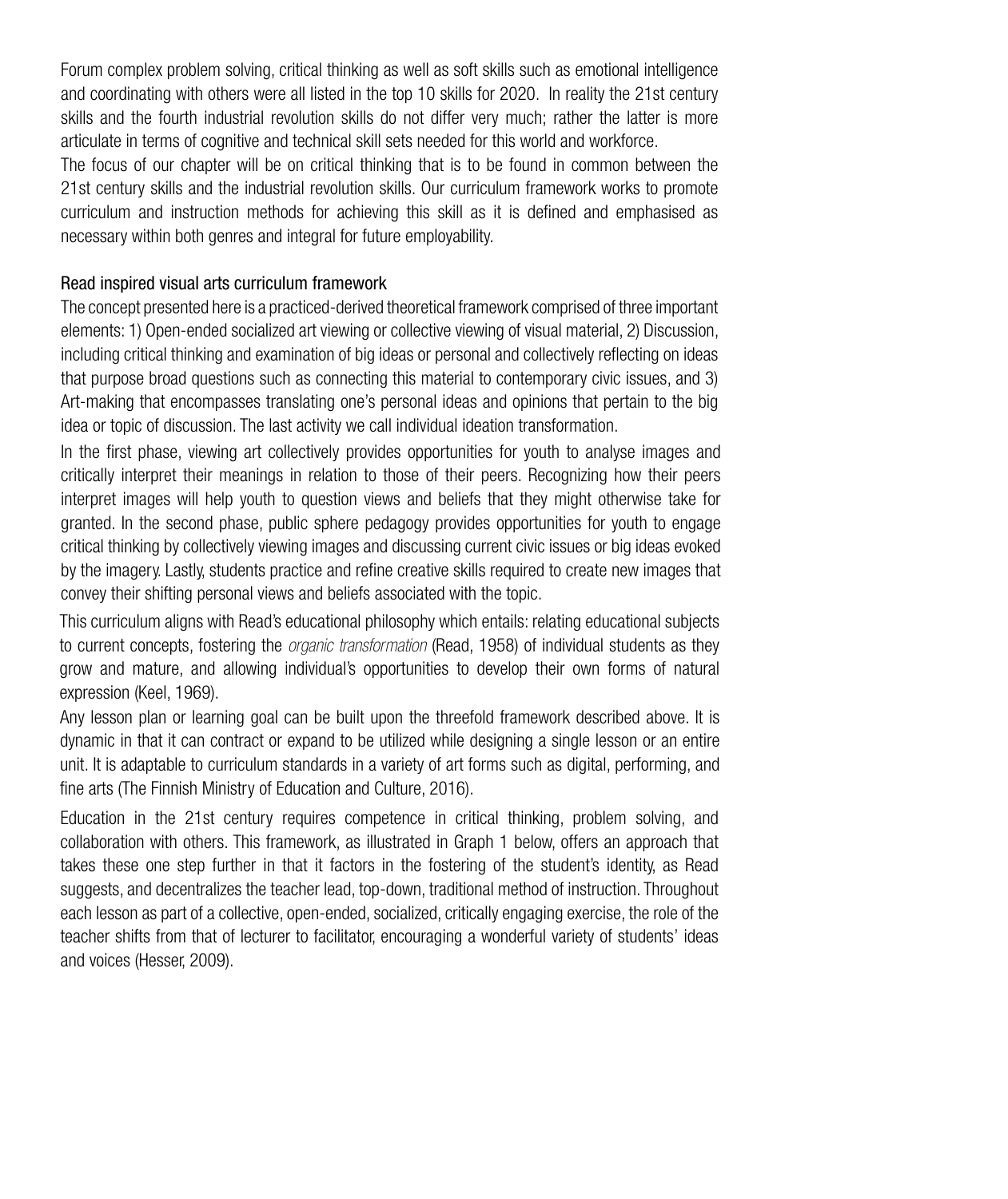

Graph 1: Visual arts education curriculum framework

#### Visual Literacy: Read's activity of observation

You might recall the last time you visited an art museum you may have witnessed an individual standing alone, looking at the work of art and deeply contemplating. Or, perhaps you visited a museum or art gallery with a friend or loved one, so that you could collaboratively share the experience. If you had to choose between looking at and contemplating art alone or sharing your thoughts and experiences with someone else, which would you prefer? The design for our framework begins in what Read describes as *activity of appreciation* (Read, 1958, p. 208). Art-viewing experiences, particularly as a form of collective social engagement in "which other people address or have addressed to others [him], and generally the individual's response to values in the world of facts (Read, 1958, p. 208- 209)" is what we are emphasizing here, as a fundamentally important component when integrating art-viewing methods (emphasis in original).

Why socialized art viewing? To start with, "Meaning making from a sociocultural perspective highlights language as the primary mediational tool (Vygotsky, 1986), with physical and material aspects of the setting often analysed as context (Steiner, 2015, 28; Goodwin, 2000)". The relationship between language, object, and thinking has played a central role in our educational development and human development (Well, 2007). "Thinking together" (Mercer, 2002), a practice in which students use both *exploratory* and *cumulative* talk, can help learners positively construct, engage in, and critically consider alternative ways of interpreting meanings (Dawes, Mercer & Wegerif, 2000).

Art viewing methods designed to help encourage students to visually examine and verbalize meanings they discover, both personally and via their peers, can promote *transmediation*, a process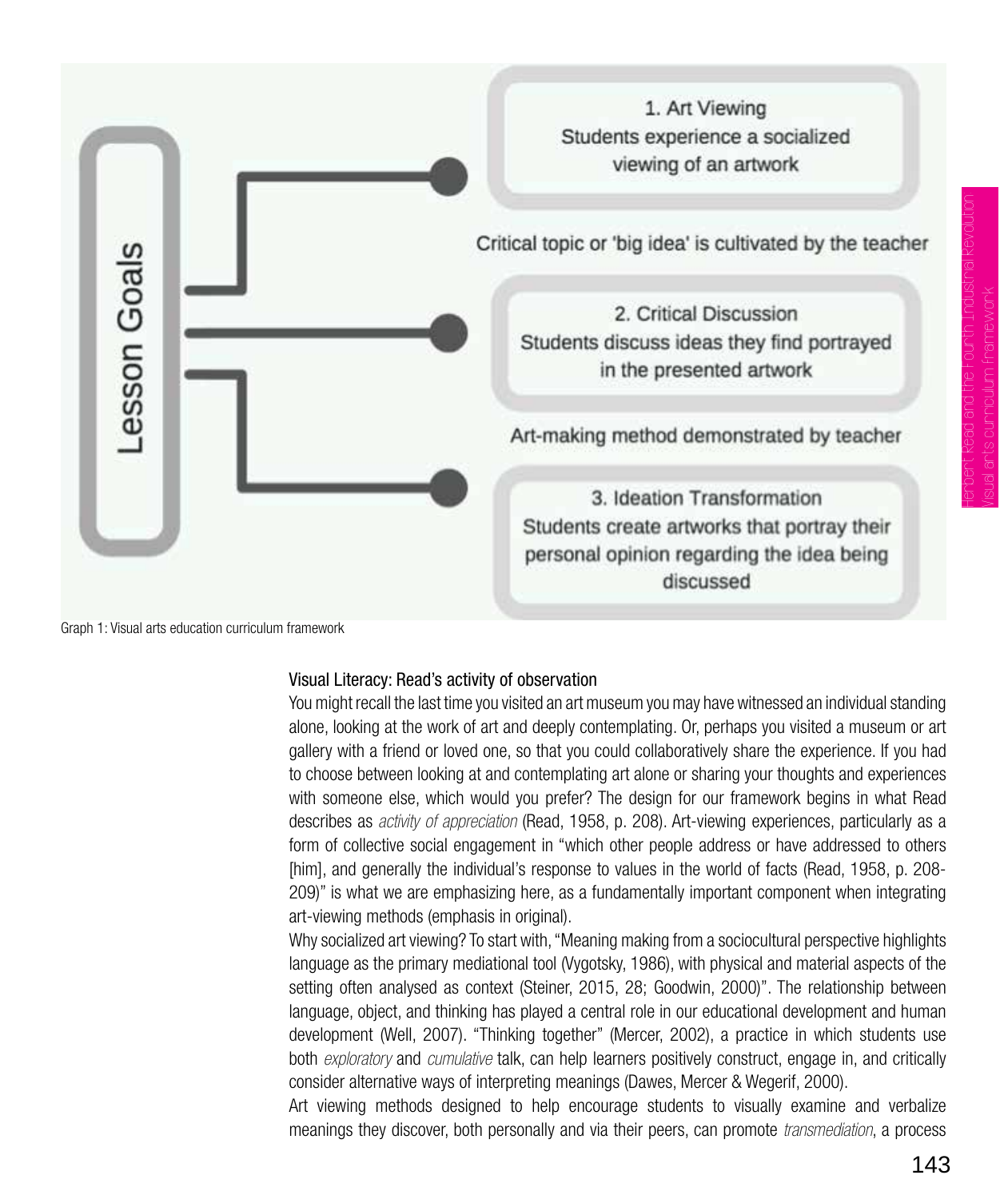whereby symbolic meanings are transferred from one signification system into that of another (Franco, 2015; Siegel, 1995). More simplistically put, by sharing how we interpret visual symbols to represent some form of meaning (i.e. a cross symbolizes religion), the experience of *cumulatively* and *exploratorily* 'thinking together' regarding different personal perspectives, allows participants to critically contemplate alternative meanings (Dawes et al., 2000).

As an example of socialised art viewing and "thinking together" we present a meme below made by a student in a visual arts class. Meme or "(unit) of popular culture that (is) circulated, imitated, and transformed by Internet users, creating a shared cultural experience" (Miltner, 2014; Shifman, 2013, p. 367). Students in Myllytulli lower secondary school in the City of Oulu, Finland, designed memes out of paintings from the era of Finnish Golden Age in art history. The exercise combines creating memes, familiar to students from social media, to learning classical art works. Consequently, the national broadcasting company YLE reported on the visual arts teacher's innovative lesson plan and questioned whether creating memes from classical art should be considered as sacrilege or funny humour. The interviewed director of Ateneum Art Museum, Susanna Pettersson, commented that good art bears different interpretations (Pietilä, 2017). "Ateneum's attitude to art vandalism is encouraging in her view. Art does not suffer even if it is brought to the present." (ibid.)



Image 2: Helene Schjerfbeck: *Wounded Warrior in the Snow* (1880). Finnish National Gallery / Ateneum Art Museum. Photo: Finnish National Gallery / Yehia Eweis. *When your friend fades you*. Meme made by Ronja Lähdesmäki, 9th grade, Myllytulli school.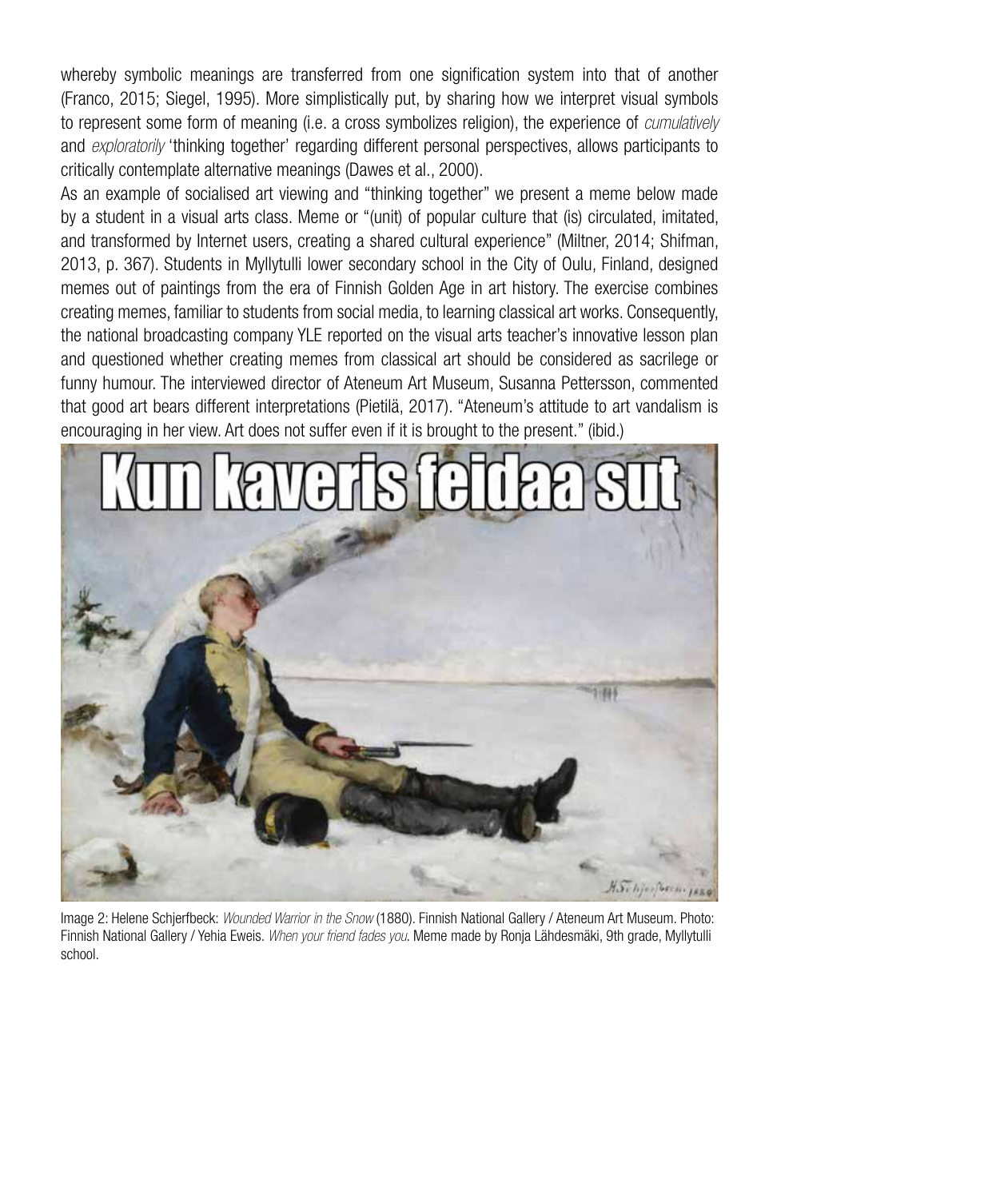Read's chapter on *Unconscious Modes of Integration* elaborates on how education which promotes a "sense of social unity or togetherness" (Read, 1958, p. 197) helps to foster student development through "guided growth, encouraged expansion, tender upbringing, that can secure that life is lived in all its natural creative spontaneity, in all its sensuous, emotional and intellectual fullness" (Read, 1958, p. 202). Curriculum designed to promote art viewing as a practice-based, open ended, and socially engaging environments, replicates the same natural art-viewing process that one might experience when visiting a museum or an art gallery with a friend.

What occurs in an instance where a group of students, from a variety of socio-cultural backgrounds, are encouraged to share or express their emotional interpretations of an image, is an opening of the 'mental floodgate' so that new ideas can be welcomed into consideration. Thus, looking at and collectively discussing an image provides "an integrated mode of experience" (Read, 1958, p. 105) and the activity in which our curriculum framework begins.

#### Critical Discussion: Read's activity of appreciation

Connecting the content of the image being collectively experienced to relevant civic issues, comprises the second phase in our conceptual framework for curriculum design. Socialization, according to Vygotsky's theory, is the soil in which our logical thinking grows (Beliavsky, 2006). "Language proves crucial in categorizing the many objects, elements, and entities in the world" (Gardner, 1993, p. 69). Our perceptions of an artwork are as unique to ourselves as our own fingerprint. And, it is for this very reason that sharing our perceptions and interpretations of artworks with others, can be a powerful tool in shifting the 'views' of others (Chapman et. al., 2014, p. 470) as well as our own.

Socially experiencing works of art is a practice of empathetic engagement on multiple levels and a step in direction towards promoting moral development. As works of art are examined, our own prior knowledge and meanings associated with it as a means of interpreting its meanings are called upon. Sharing one's perceptions aloud with co-viewers requires a person to articulate impressions verbally. Further, viewers are presented with an opportunity to empathize and feel similar feelings to one another. (Batson, 2009, p. 7.) Socially sharing in an environment open to personal opinions allows the participants to listen to, and learn from one another (Chapman et. al., 2013). As part of our framework socialized art-viewing is important as a first step because it evokes the critical thinking abilities of participants, a form of mental warm-up before they begin working in the second part of the framework, civic connection.

Connecting the content of the image collectively experienced to relevant civic issues, or rather big ideas comprises the second step in our conceptual framework for curriculum design. Using the same images observed in step one, students discuss the big idea that they see visually referenced within the image.

For example, the meme above based on the painting titled *Wounded Warrior in the Snow*, would be presented to the students who would first engage the image using art viewing exercises preferably designed to elicit critical thinking and context transfer (Housen, 2001). Following the viewing exercise, the teacher cultivates a discussion that links to the big idea that relates to either the artist's intentions, an issue or topic the students have discovered while viewing the image, or the teacher could possibly suggest something predetermined. In the instance of the *Wounded Warrior in the Snow* the big idea could be related to depression or loneliness; feelings of being left out or not fitting in. While the image or work of art remains a prevalent part of the discussion the focus of the conversation shifts from being one that is directed specifically at the image to more of a group discussion resembling *dialogical education* (Shor & Freire, 1987) through which critical pedagogy can be utilized. In much the same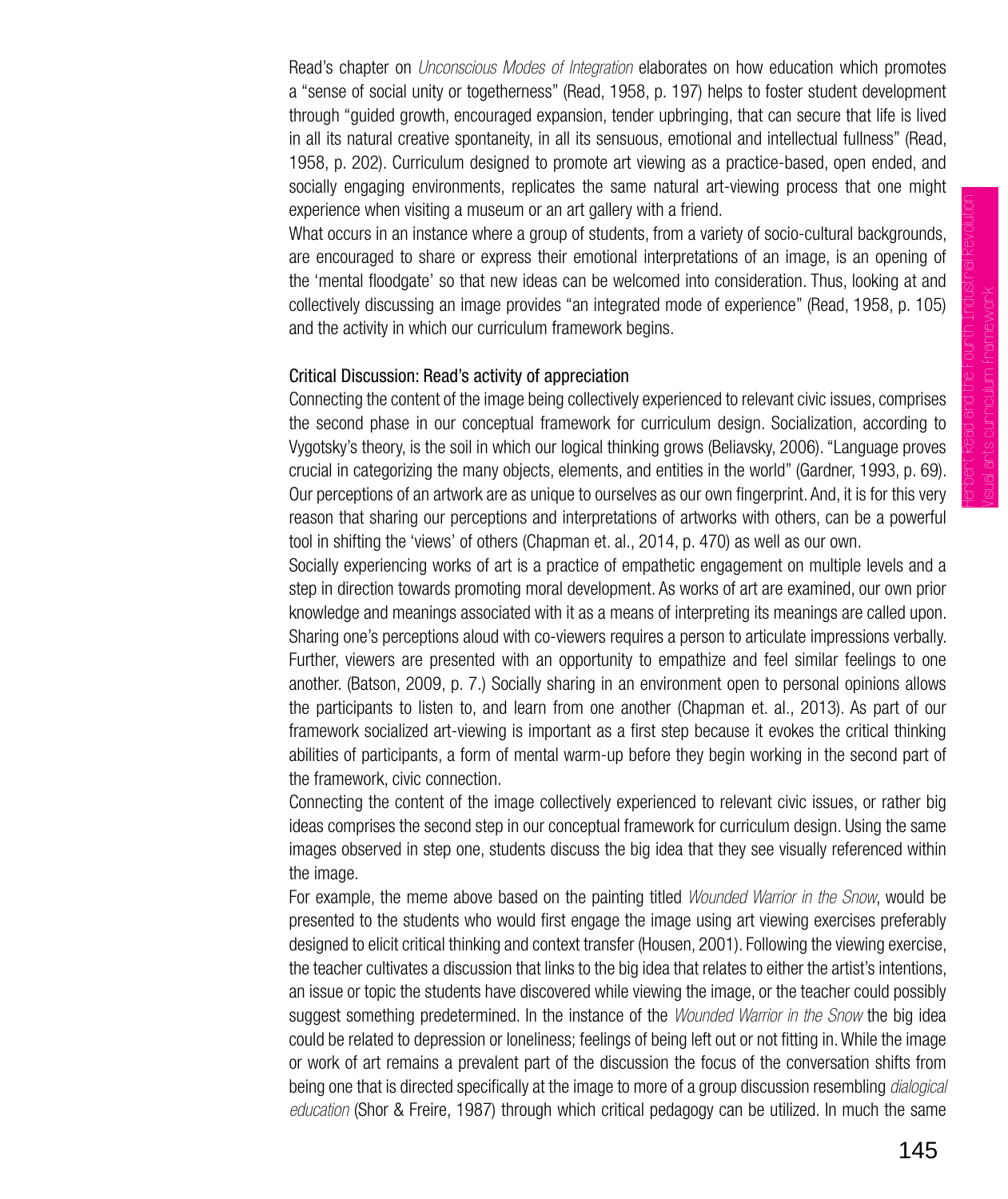way that Shor and Freire point out in their definition of classroom discussions, the fundamental role of the teacher is not to "didactically lecture" or "impose treachery voice" but rather to engage with the students in such a way as to allow the "the sealing together of the teacher and the students in the joint act of knowing and re-knowing the object of study (Shor & Freire, 1987, p. 13-14)".

This process of engaging students in critical dialogue associated with big ideas must first be determined by thoroughly studying the individual students, the classroom dynamic, and socialization practices as a means for teacher to determine what sort of issues "are the best entry points for critical transformation" (Shor & Freire, 1987, p. 28). Shor and Freire view education as an aesthetic development process in much the same way Read does. The disruption of visual and dialogical practices in today's educational settings is essential to achieve an education that provides students with their own sense of "human individuality" (Read, 1958, p. 7).

Step two of the framework employs educators to facilitate and maintain discussions, comprised of the ideology, beliefs, mental observations, and opinions of their students in relation to the big idea being explored. This could prove to be a difficult task in that students' attitudes and opinions can differ drastically from one another, resulting in heated and emotional reactions depending on the issue at hand. That is why the presence of the image alike a piece of text, music, play, or other artefact as an object present at which students can direct their discussion to, could be used as a pedagogical tool to deflect and avert what some students might otherwise perceive as personally offensive. In the end, the second step of the framework is essential towards developing students' 21st century skills in communication and collaboration such as "listening effectively to decipher meaning, including knowledge, values, attitudes and intentions" as well as "demonstrate the ability to work effectively and respectfully with diverse team" (P21, 2017).

#### Ideation Transformation: Read's activity of self-expression

The third and final component of our framework is comprised of encouraging students freely express the attitudes, opinions, and beliefs they have unravelled and discussed regarding the big idea in step two. According to Read, self-expression cannot be taught and any attempt to intervene on the educator's part would only produce aversive results (Read, 1958, p. 209). The act of expression, in Read's view, is an act of socialization intended to affect others (Read, 1958).

Today socialization has been digitally expanded in our lives making the importance of teaching students self-expression when engaging socially in digital media. Social media has changed the ways interconnected individuals form identities and interact with one another as well as how individuals engage with sociocultural issues (Sweeny, 2009, p. 201). Helping students understand that identities are shaped and formed as a collaborative process with the world around us (CNRS, 2014) aligns with what Read would hope to achieve with the theory he presented in *Education Through Art.*

Multimodal education or multi-literacy education are methods of meaning making which utilize an interaction between a variety of different expressive modes (Duncum, 2004). Using a wide range of methods of meaning making in digital social media, not exclusive only visual imagery, allows youth to create and communicate with each other in diverse ways.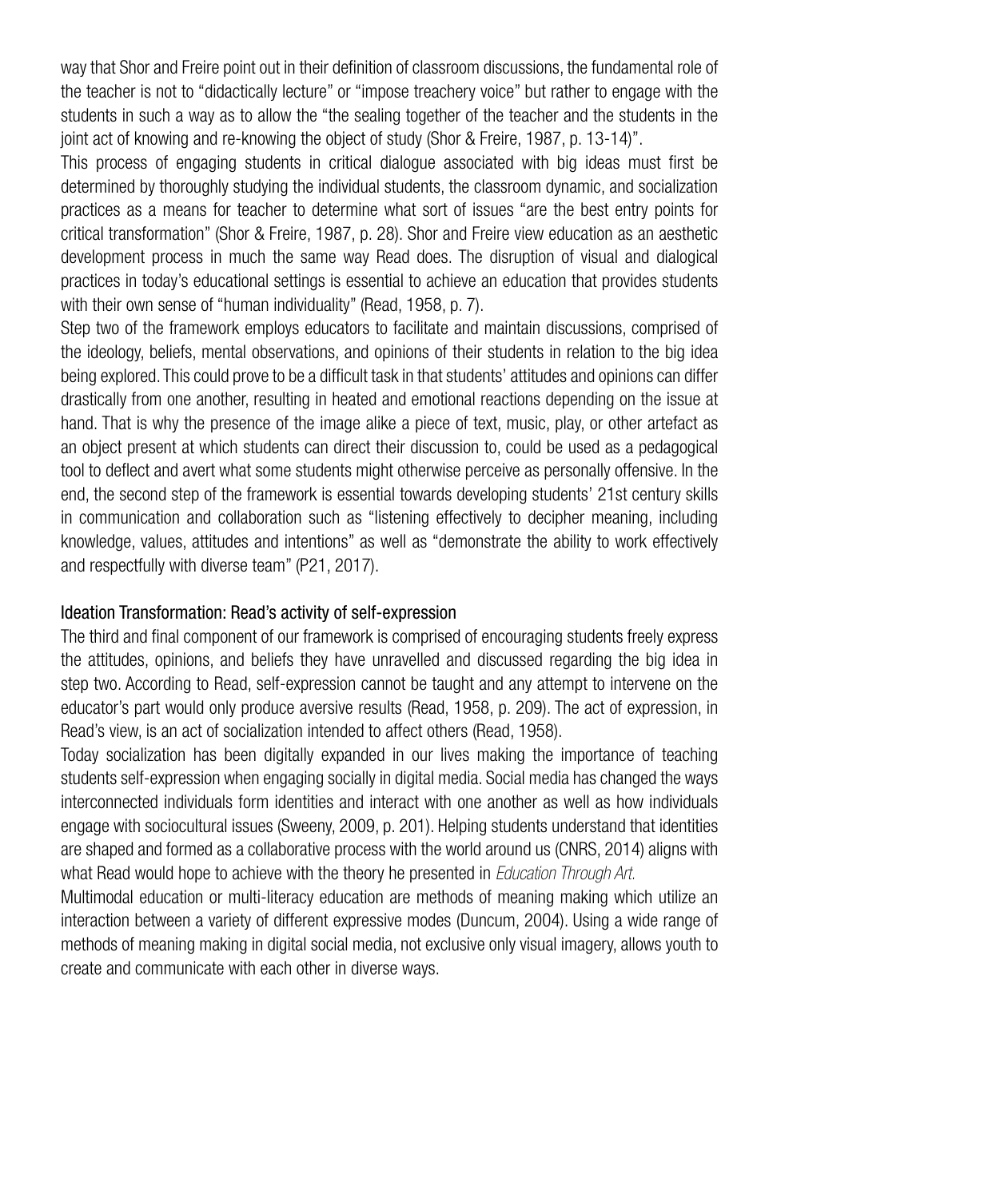

Image 3: Albert Edelfelt: Boys Playing on the Shore (1884). Finnish National Gallery / Ateneum Art Museum, Collection Ahlström. Photo: Finnish National Gallery / Hannu Aaltonen. Meme made by Teresa Pahkala, 9th grade, Myllytulli school.

The image above represents another meme created by a 9th grade student in a visual arts class in Myllytulli school. The original painting by Albert Edelfelt Boys Playing on the Shore is voted by Finns to be Finland's most outstanding work of art based on a survey with around 9400 respondents (Blencowe, 2013). The small wooden toy sailboat depicted in the original oil painting is replaced with a plastic *Crocs* shoe in the meme.

Creating a digital representation of the image the student artist was able to change the toy sailboat to a *Crocs* shoe, which are a popular choice of summer shoe for many Finns. The visual connotation of the shoe plays to mainstream Finland's popular culture and reiterates our message here; our personal identities and self-expression are being shaped and formed by the surrounding world with its cultures around us.

## Discussion

*"'Who are you?' said the Caterpillar. This was not an encouraging opening for a conversation. Alice replied, rather shyly, 'I-I hardly know, sir, just at present – at least I know who I was when I got up this morning, but I think I must have been changed several times since then.'" (Carroll, 2004, p. 55).*

Students also in the 21st century need educational curriculum that is able to acknowledge them as continuously developing individuals. Read, in his ideological perception of education is timeless and speaks to all generations, because in his view education is not only about a subject or mastery of a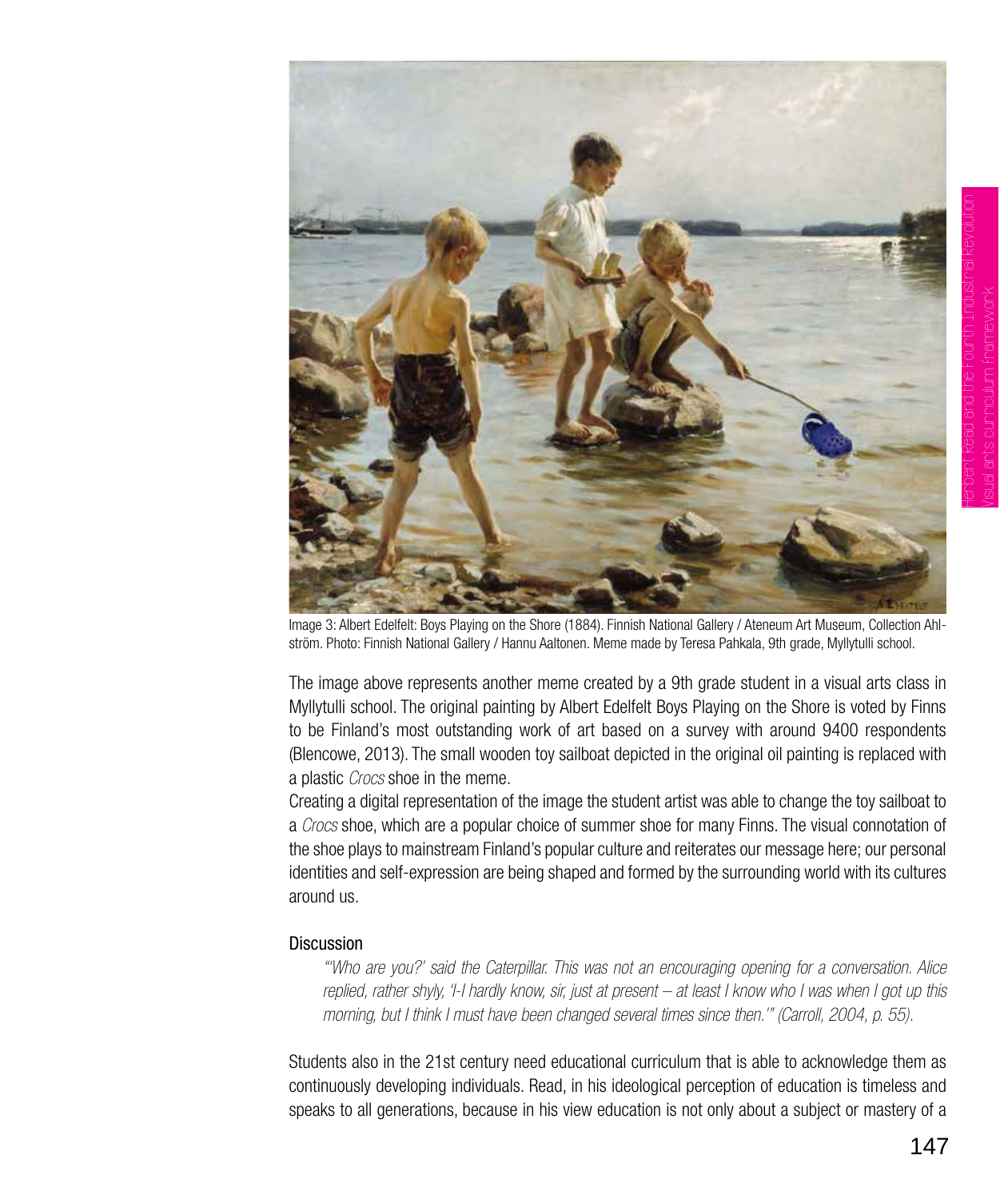particular skill. Read's first and foremost educational duty lies in educating the individual, or at least challenging students to critically examine all that they are being educated to believe.

Presented in this chapter is a theoretical framework intended to help guide educators, from any discipline, as they integrate artistic methods with imagery into their curriculum while keeping individuality in mind. As the research that supports this curriculum framework is predominantly theoretical, we invite educators from diversity of subject matters and age groups to further pursue an active role in regards to examining the effectiveness and pedagogical applicability of the framework. The applications of this strategy by different subject teachers can be quite simple. For instance, a science teacher teaching about DNA could first have the students extract DNA in the lab. Following the exercise, the students could critically discuss why this process could be good or bad for human and society. The self-expression component of the lesson would allow the students to share their thoughts, ideas, and opinions on the subject through some form of social or artistic expression being written, verbal, abstract, digital, or other kind.

At present, the current socio-cultural landscapes and influences from even greater distances – and also those that predated digitization – are becoming visible as quickly as one access to the Internet. As the digitization of our lives and the Internet of things (IoT) are being developed, the traditional social-cultural influences of the past are expanding in both numbers and reach. Read suggests that the "development of the child should be conceived as a progressive enlargement of its social group, first the family, then the kindergarten, then the successive classes of the primary school (Read, 1958, p. 222-223)". We need to help our students rise with the current of *their* time and encourage them contribute to the world *they* know and live in.

As bell hooks mentioned in *Art on my Mind: Visual Politics* (1995), many people view identities as being fixed and rooted within us. Unchangeable, dwelling within, waiting to be discovered, identities are predetermined, many would postulate. It is important to note here that when we refer to identity we mean the belief systems, ideology, and qualities of a person that are shaped and influenced by social factors. It would be impossible to take social-cultural influences out of a person's identity development. Nevertheless, what might help is teaching students to create a balance between looking internally and shaping ideas aligning with personal perspective, versus taking in ideas and opinions that are so animatedly suggested through digital social media. The critical thought processes needed in order to make informed and clear critiques of social-cultural influences are lacking in our education system (Yanklowitz, 2017). Challenging students to engage in controversial discussions or issues that they are uncertain about, helps them develop epistemologically (Kuhn et al., 2000).

#### References

- Batson, C.D. (2009). These Things Called Empathy: Eight Related but Distinct Phenomena. In Decety, J., & W. Ickes (Eds.). *The Social Neuroscience of Empathy*, (pp. 3 -16). doi:10.7551/ mitpress/9780262012973.001.0001
- Beliavsky, N. (2006). *Revisiting Vygotsky and Gardner: Realizing Human Potential. Journal of Aesthetic Education,* 40(2), 2-11. doi: 10.1353/jae.2006.0013
- Blencowe, A. (2013 February 5th). Albert Edelfelt's Boys Playing on the Shore was voted the most important painting in Finland. (Albert Edelfeltin Leikkiviä poikia rannalla äänestettiin Suomen merkittävimmäksi maalaukseksi) YLE News. Retrieved from https://yle.fi/ uutiset/3-6481030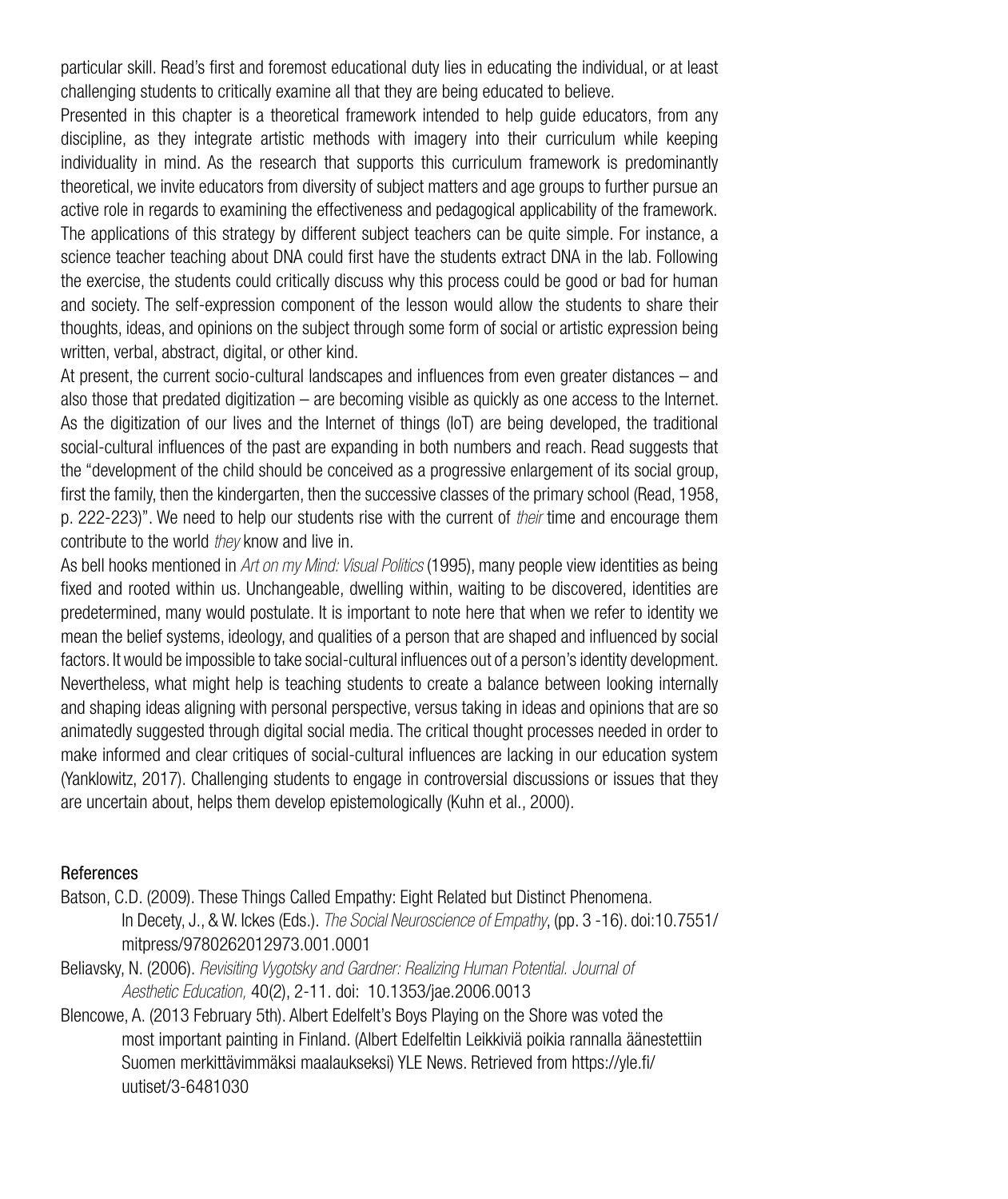- Carroll, L. (1865). *Alice's Adventures in Wonderland and Through the Looking-Glass*. (Reprint 2004). New York: Five Creative Media, Inc.
- Chapman, M.V, Hall, W.J., Colby, R. & Sisler, L.A.G. (2014). *How images work: An analysis of a visual intervention used to facilitate a different conversation and promote understanding*. Qualitative Social Work, 13(4), 456-476. doi: 10.1177/1473325013496597
- CNRS. (2014). *Culture influences young people's self-esteem: Fulfillment of value priorities of other individuals important to youth*. Retrieved from https://www.sciencedaily.com/ releases/2014/02/140224081027.htm
- Dawes, L., Mercer, N. & Wegerif, R. (2000). *Thinking Together: A programme of activities for developing speaking, listening and thinking skills for children aged 8-11*. Birmingham: Imaginative Minds Ltd.
- Duncum, P. (2004). *Visual culture isn't just visual: Multiliteracy, multimodality and meaning*. Studies in Art Education 45(3), 252-264. doi: 10.2307/1320972
- Donchev, D. (2017, July 29). 36 *Mind Blowing YouTube Facts, Figures and Statistics* 2017. Retrieved from https://fortunelords.com/youtube-statistics/
- Finnish National Agency for Education [Opetushallitus]. (2016). *National core curriculum for basic education 2014*. Helsinki: Finnish National Agency for Education. Retrieved from https:// helka.finna.fi/Record/helka.3091974

Franco, M. & Unrath, K. (2015). '*The art of engaging young men as writers*'. Art Education, 68(3), 27–31. doi: 10.1080/00043125.2015.11519319

Gardner, H. (2008). *Five minds for the future*. Boston, MA: Harvard Business School Press.

Gardner, H. (1993). *Multiple intelligences: The theory in practic*e. New York: Basic Books.

Goodwin, C. (2000). *Action and embodiment within situated human interaction*. Journal of Pragmatics, 32(10), 1487-1522. doi: 10.1016/S0378-2166(99)00096-X

Growing Wireless. (2017, June 17). *Kids Wireless Use Facts*. Retrieved from http://www.growingwireless.com/get-the-facts/quick-facts

Hesser, J. F. (2009). *Personal perspectives on constructivism in a high school art class*. Art Education 62(4), 41-47. doi: 10.1080/00043125.2009.11519028

Hooks, b., (1995). *Art on My Mind: Visual Politics*. New York: The New Press.

Housen, A. (2001–2002). *Arts and Learning Research Journal*, Vol. 18, No. 1, 2001–2002

Keel, J. S. (1969). *Herbert Read on Education Through Art*. The Journal of Aesthetic Education. 3(4), 47–58. doi: 10.2307/3331429

- Kramer, A., Guillory, J., & Hancock J. (2014). *Experimental evidence of massive-scale emotional contagion through social networks*. Proceedings from the National Academy of Science, 111, 8788-8790. doi: 10.1073/pnas.1320040111.
- Kuhn, D. (2000). *The development of epistemological understanding*. Cognitive Development, 15, 309-328.

Lindström, L. (Ed.). (2009). *Nordic visual arts education in transition*. A Research Review. [PDF]. Retrieved from http://pure.au.dk/portal/files/365/Nordic\_visual\_arts\_education.pdf

- Mercer, N. (2002). *Developing Dialogs*. In G.Wells, & G. Claxton (Eds.), Learning for life in the 21st Century: Sociocultural perspectives on the future of education (pp. 141-153). Oxford: Blackwell.
- Miles, M. B. & Huberman, A. M. (1994). *Qualitative data analysis: An expanded sourcebook*  (2nd ed.). Thousand Oaks, CA: Sage.

Miltner, Kate. (2014). "*There's no place for lulz on LOLCats": The role of genre, gender, and group identity in the interpretation and enjoyment of an Internet meme.* First Monday Volume 19,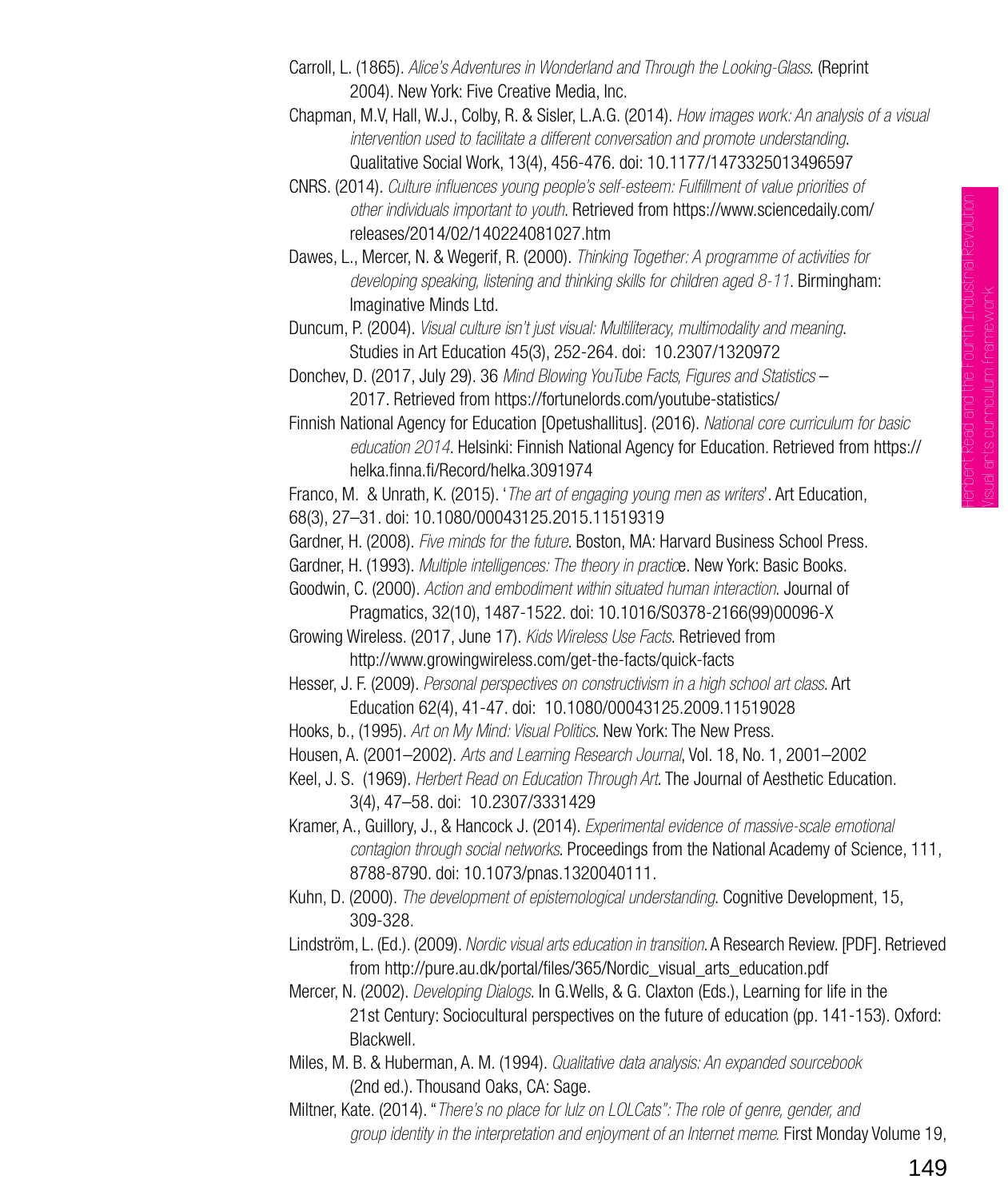Number 8(4). doi: 10.5210/fm.v19i8.5391

- Pekkala, L., Pääjärvi, S., Palsa, L., Korva, S. & Löfgren, A. (2013). *Media Education Research in Finland: A Literature Review*. [PDF]. Retrieved from https://kavi.fi/sites/default/files/documents/kirjallisuuskatsaus\_en.pdf
- Pietilä, J. (2017, December 1). *Holy devastation or funny humor? Young people "vandalize" classical works and came simultaneously to learn art history.* [Pyhäinhäväistys vai hauskaa huumoria? Nuoret "vandalisoivat" klassikkoteoksia ja tulivat samalla oppineeksi taidehistoriaa]. YLE News. Retrieved from https://yle.fi/uutiset/3-9932065

P21 (2017). *Partnership for 21st century learning, communication and learning.* Communication. Retrieved from http://www.p21.org/about-us/p21-framework/261

- Read, H. (1958). *Education Through Art.* London: Faber and Faber.
- Read, H. (1963). *To Hell with Culture*. New York: Routledge.
- Salomaa, S., Palsa, L., & Malinen, V. (2017). *Opettajaopiskeljat ja Mediakasvatus 2017*. Kansallinen audiovisuaalinen instituutti. Julkaisuja 1.
- Schwab, K. (2017). *The Fourth Industrial Revolution*, Retrieved from https://www.foreignaffairs.com/articles/2015-12-12/fourth-industrial-revolution.
- Schwartz, S., Donnellan, B., Ravert, R., Luyckx, K. & Zamboanga, L. (2012). *Identity Development, Personality, and Well-being in Adolescence and Emerging Adulthood*. In I. B. Weiner, R. M. Lerner, M. A. Easterbrooks, & J. Mistry (Eds.), Handbook of Psychology, Volume 6, Developmental Psychology, 2nd Edition. (pp.339-364). New York: Wiley.
- Shor, I., & Freire, P. (1987). *What is the "dialogical method" of teaching?* Journal of Education, 169 (3), 11-31.
- Siegel, M. (1995). *More than words: The generative power of transmediation for learning*. Canadian Journal of Education, 20(4), 455-475.
- Shifman, L. (2013). *Memes in digital culture*. Cambridge, Mass.: MIT Press.
- Stankiewicz, M. A. (2003). *Between technology and literacy*. International Journal of Art & Design Education, 22(3), 316–324.
- Steiner, R. (2015). *Embodied interpretation: Gesture, social interaction, and meaning making in a national art museum*. Learning, Culture, and Social Interaction, 7, 28-42.
- Sweeny, R. W. (2009). '*There's no 'I' in YouTube: social media, networked identity and arts education*'. International Journal of Education through Art, 5 (2+3), 201-212. doi:10.1386/ eta.5.2 and 3.201/1
- Tavin, K. (2003). *Teaching (popular) visual culture: Deconstructing Disney in the elementary art classroom. Art Education*, 56(3), 21-34.
- The Art Story, Pop Art. (2017). Retrieved from http://www.theartstory.org/movement-pop-art.htm
- Vygotsky, L.S. (1971). *The Psychology of Art*. Cambridge, MA: MIT Press. (Original work published in 1930).
- Wagner, E. & Schönau, D. (2016). C*adre européen commun de référence pour la visual literacy: Prototype = common european framework of reference for visual literacy: Prototype = gemeinsamer europäischer referenzrahmen für visual literacy: Prototyp*. Munster; New York: Waxmann.
- Wells, G. (2007). *Semiotic Mediation, Dialogue and the construction of knowledge*. Human development, 50 (5) 244-274. doi:10.1159/000106414
- World Economic Forum. (2016). *The Future of Jobs Employment, Skills and Workforce Strategy for the Fourth Industrial Revolution*. [PDF]. Retrieved from http://www3.weforum.org/docs/ WEF Future of Jobs.pdf